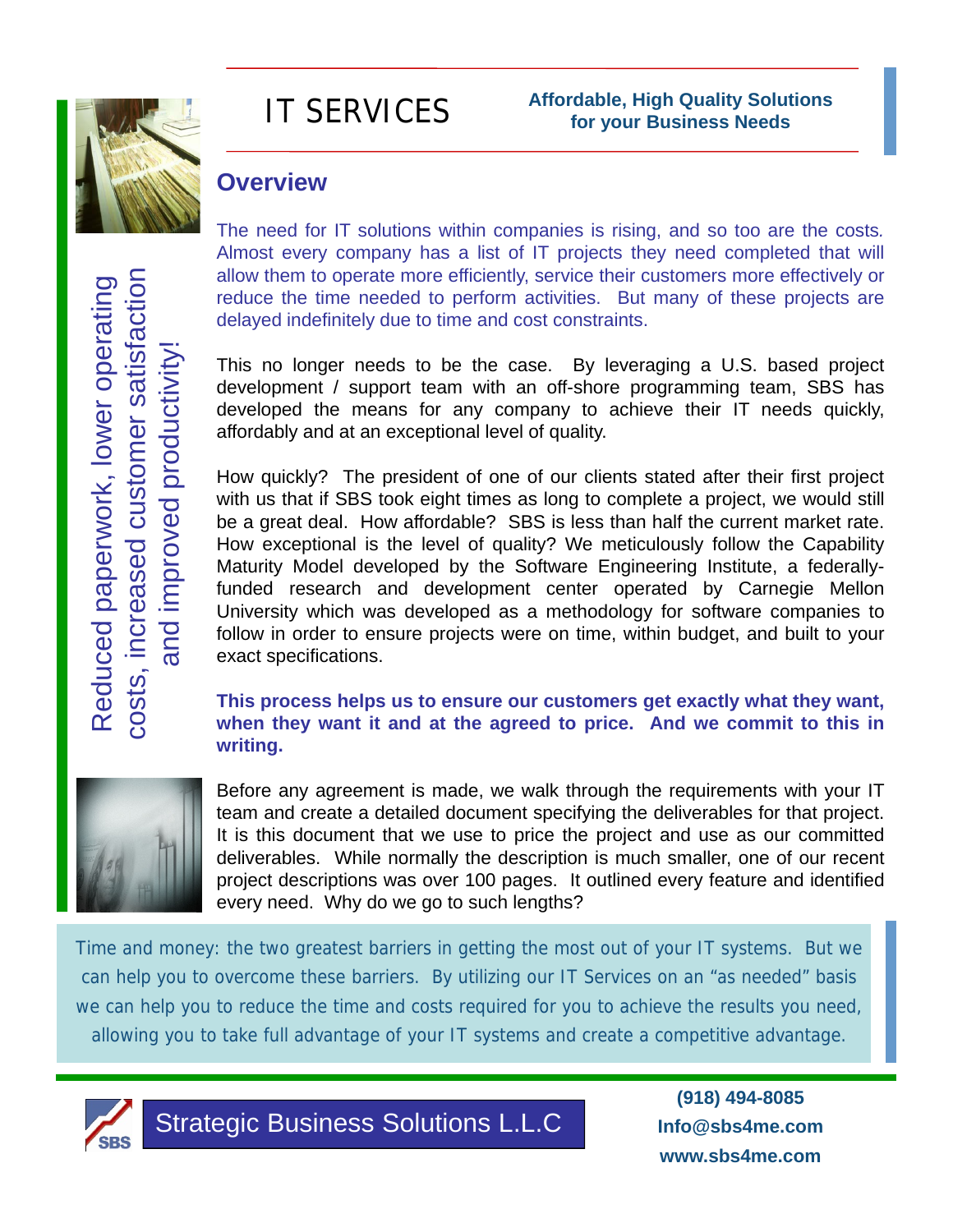

### IT SERVICES **Affordable, High Quality Solutions for your Business Needs**

To ensure our customers know exactly what they are getting. No rude surprises about what it will cost or the time it will take. For one company which had been working with another IT service provider, this was a significant cost savings. They had paid the other service company for two months worth of work that just involved their learning the customer's system. The customer told us it would take us these two months as well, plus another 3.5 months to actually do the project. We estimated 2 months for everything. They were positive we were wrong, but it was a fixed fee, so they gave it to us. We delivered 7 weeks later. Less than 30% of the time they estimated.

**This means they not only paid a much lower market rate, they also paid for 70% less programming time!**

This same type of result is our commitment to all of our customers: high quality solutions at an affordable cost with faster delivery of the final solution.

## **What Can We Do For You?**

Consider your system needs for just a minute. What needs exist that could help you operate more effectively and efficiently?

While the specific needs vary greatly from one company to another, consider some of these projects areas where we help companies to maximize the benefits of their IT systems:

**1. System integration**. A common situation many of our client's face are the number of different systems used within their company. The result is a need to manually update one system based on the data from another. We provide system integration solutions that eliminate the cost for re-entering data and the potential for data entry mistakes.

**2. Ecommerce solutions**. Web based and ecommerce solutions are essential for businesses serious about online sales. Whether it is a fully integrated web-

Many organizations have a number of diverse systems performing different functions in various parts of their organization. These systems are often difficult to navigate. We can help you integrate these systems and turn this maze into a true cost advantage.



Strategic Business Solutions L.L.C

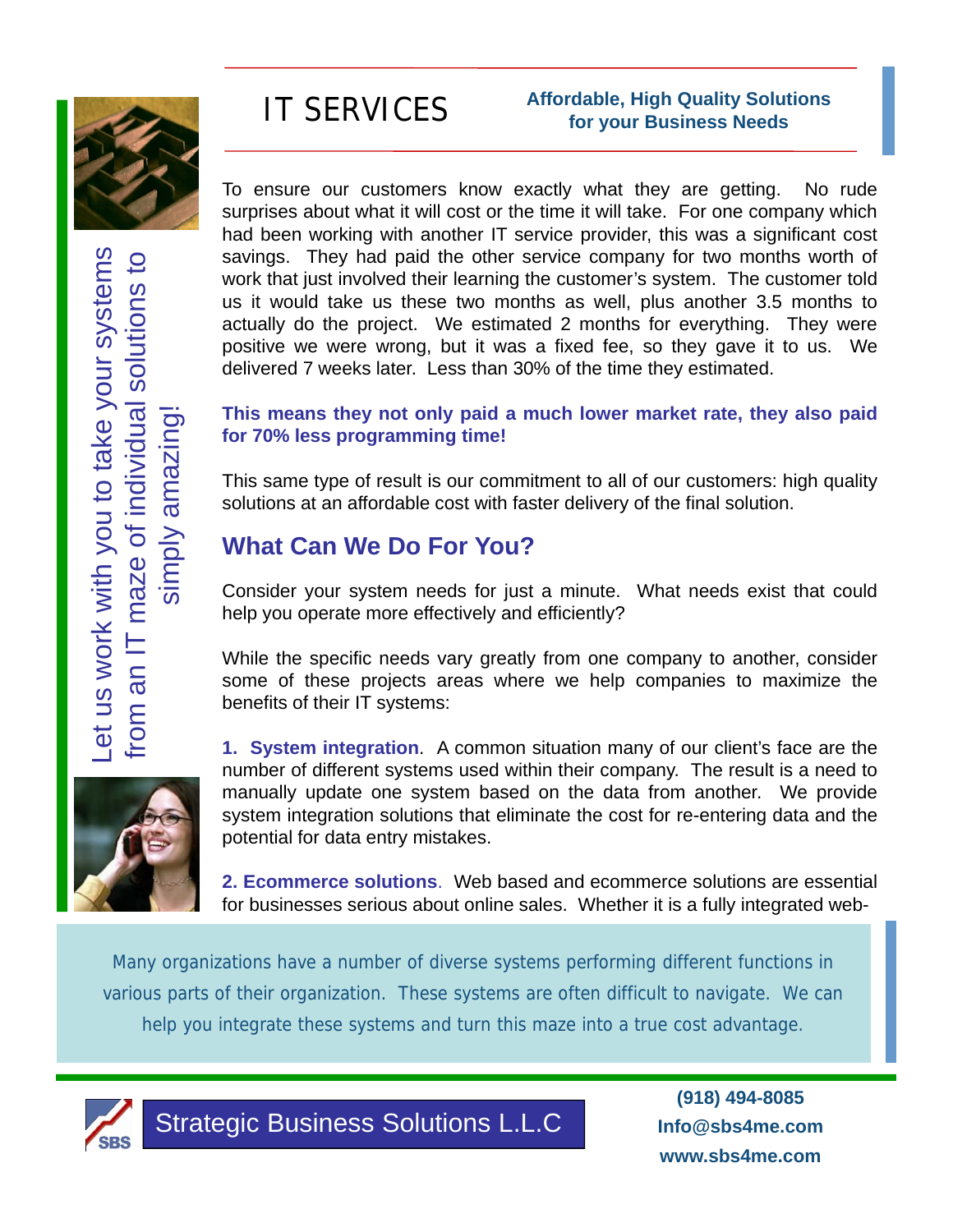

Is your IT staff stretched a little thin?

Is your IT staff stretched a little thin?

We work with your IT team to help you

Ne work with your IT team to help you

more quickly accomplish your goals.

more quickly accomplish your goals.

## IT SERVICES **Affordable, High Quality Solutions for your Business Needs**

storefront with automated updates or an internal system for information sharing across your company, we have the expertise on staff to meet your needs.

**3. System Enhancements**. From user friendly interfaces to report generation tools, we can develop the means to make your existing system perform exactly as required. Eliminating the need to settle for off-the-shelf solutions that do not meet your requirements, and often cost more than the custom solutions we can provide.

**4. Data Cleansing**. As companies build ecommerce solutions or integrate systems, they are finding that their data needs to be updated and standardized. This can be both a time consuming and costly process for which we can provide a low cost solution.

These are just a few of the solutions we can provide that can help your organization to operate more efficiently or service your needs more effectively. If you have any IT needs that are not being met today, contact us to discuss how we can work together to make your system meet your needs and exceed your expectations.

## **Let Us Show You What We Can Do For You**

**When we work with you we often use the term "project collaboration", and we use it for a reason: because we truly work** *with you* **to accomplish your IT goals. We know you have an IT team. These professionals know your systems. They know your needs. They know the people that use your systems.**



This knowledge is a powerful asset, but it is limited in what it can accomplish due to time and resource constraints. But when companies turn to an outside service provider, many of these providers send in a team of consultants that become experts around your systems. These experts then work with their programmers to develop your IT solutions. **We don't.**

We know your IT staff are experts on your systems and needs. Our goal is to work with this powerful asset, not replace it. And it is working with your team that allows us to reduce the time required to build a project and better meet your needs.



Strategic Business Solutions L.L.C